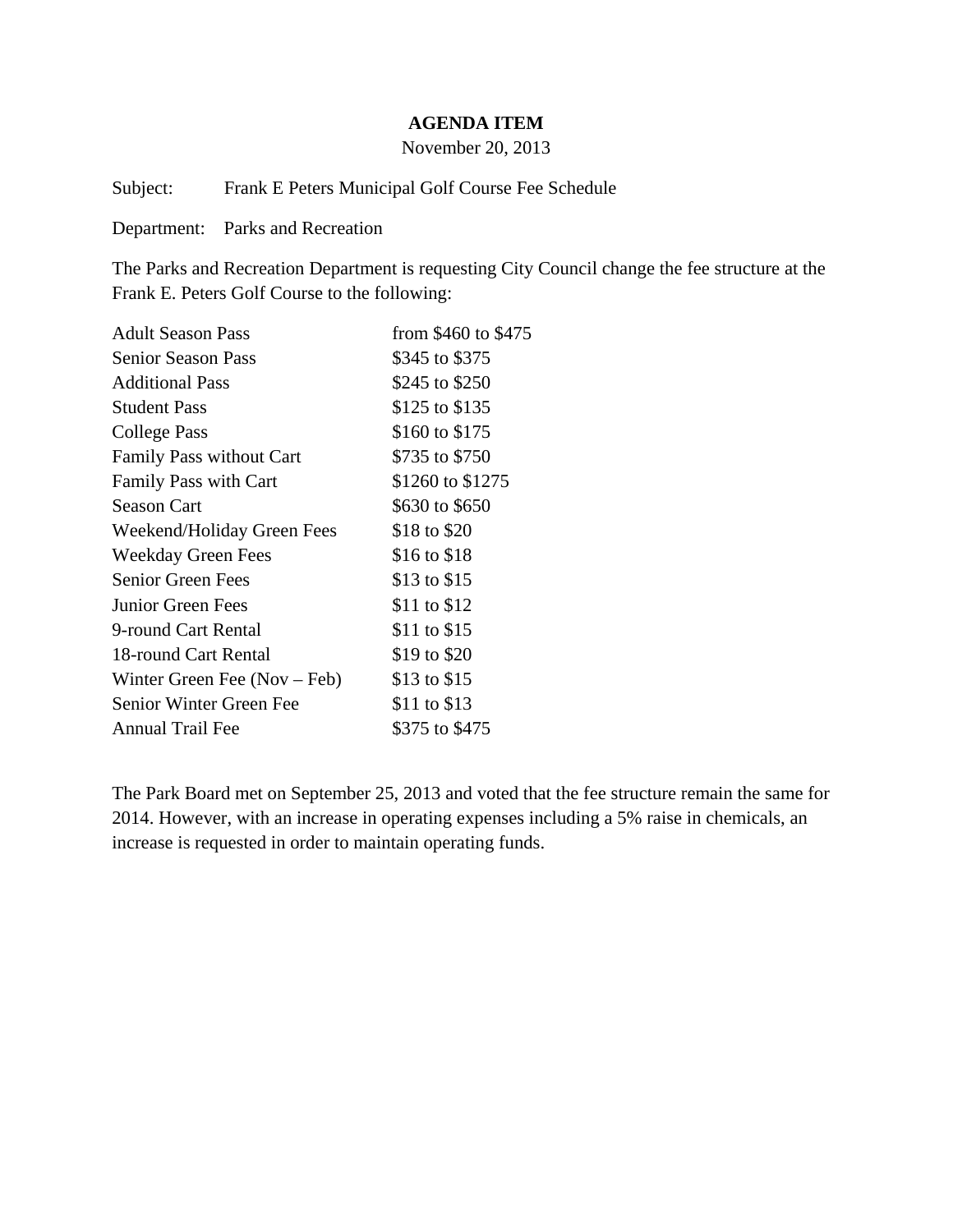### **BILL NO. 2013-058 ORDINANCE NO.7926**

# **A SPECIAL ORDINANCE OF THE CITY OF NEVADA, MISSOURI ESTABLISHING A FEE STRUCTURE FOR THE USE OF THE FRANK E PETERS MUNICIPAL GOLF COURSE.**

## **BE IT ORDAINED BY THE CITY COUNCIL OF THE CITY OF NEVADA, MISSOURI, THAT:**

Section 1. The following fees for use of the Frank E Peters Municipal Golf Course shall become effective January 1, 2014

| <b>Daily Fees</b>                            | 2013     |
|----------------------------------------------|----------|
| Green Fee - Week-ends and Holidays           | \$20.00  |
| Green Fees - Weekdays                        | \$18.00  |
| Twilight Fee - after 5:00 pm                 | \$15.00  |
| Senior Fee $-60$ and older                   | \$15.00  |
| Junior Fee $-18$ and under                   | \$12.00  |
| Military Active Duty/Reserve/Guard - with ID | \$12.00  |
|                                              |          |
| 18-hole Cart                                 | \$20.00  |
| 9-hole Cart                                  | \$15.00  |
| Pull Cart                                    | \$5.00   |
|                                              |          |
| Large Range Basket                           | \$7.00   |
| <b>Medium Range Basket</b>                   | \$5.00   |
| <b>Small Range Basket</b>                    | \$3.00   |
|                                              |          |
| <b>Annual Fees</b>                           |          |
| Adult Season Pass (Ages 19 - 59)             | \$475.00 |